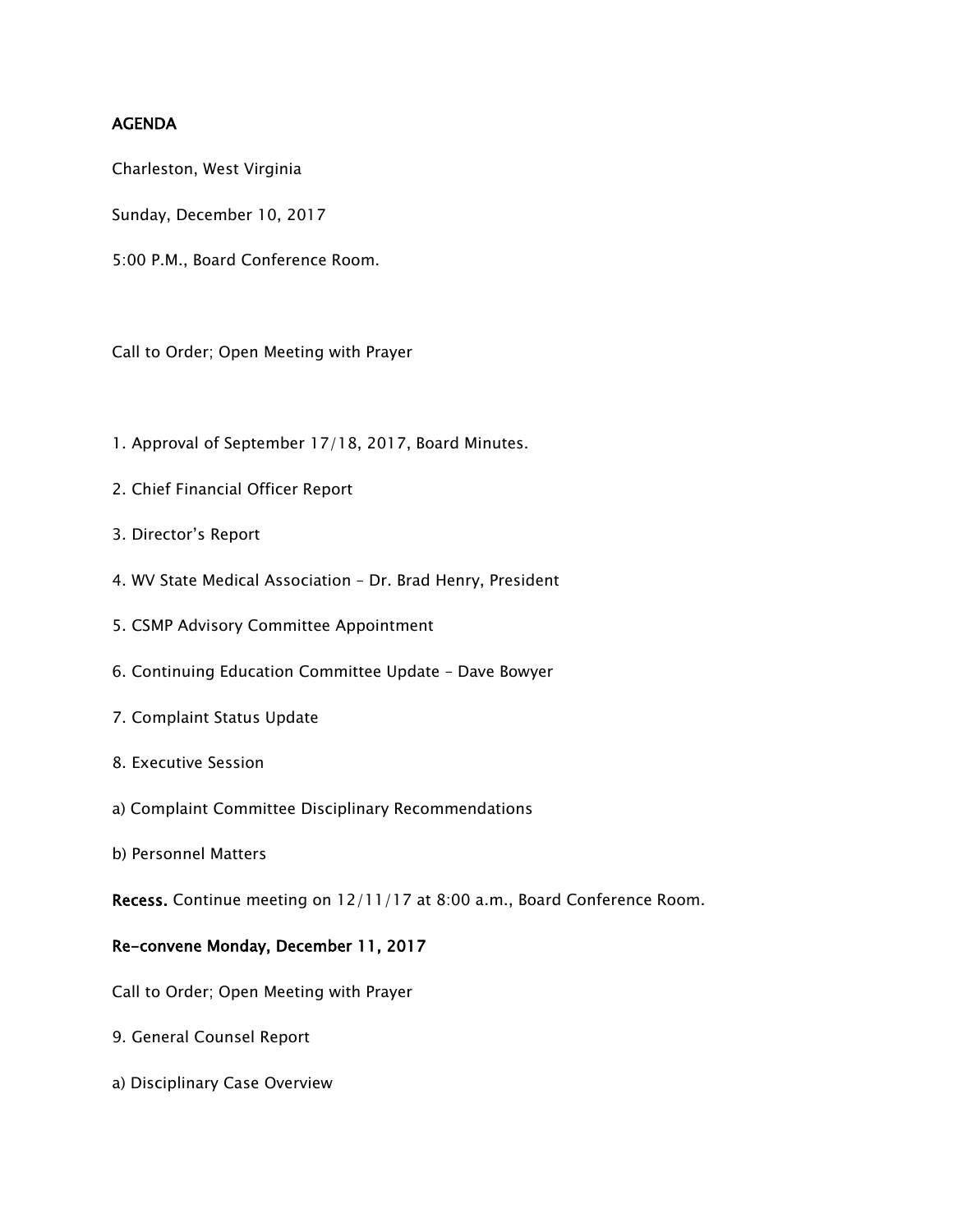b) Legal Issue Summary

- c) NABP Conference
- d) Wholesale Litigation Update
- 10. West Virginia State Health Officer /WV Board of Medicine Dr. Rahul Gupta
- 11. Inspector's Report
- 12. Disaster Response and Mitigation Protocol Update Buck Selby/Dave Bowyer
- 13. Controlled Substances Monitoring Program (CSMP) Report.
- 14. Requests for 2nd extension of time for PT training/retraining
- 15. Applications for Collaborative Pharmacy Practice:
- a) Lisa Garavaglia
- b) Ashley Modany
- c) Prashanth Iyer
- 16. USP <800> Update J.J. Bernabei
- 17. Central Fill Rules Bridget Lambert
- 18. Legislative Update Vicky Skaff/Ryan Hatfield
- a) Renal Dialysis Products
- b) Pharmacy Technician Exemption (Cashiers)
- c) Pharmacy Technician Reciprocity (Years)
- d) Licensing Fee Change
- e) Pending Legislation
- f) Possible New Legislation
- 19. Schedule of next regular Board Meeting.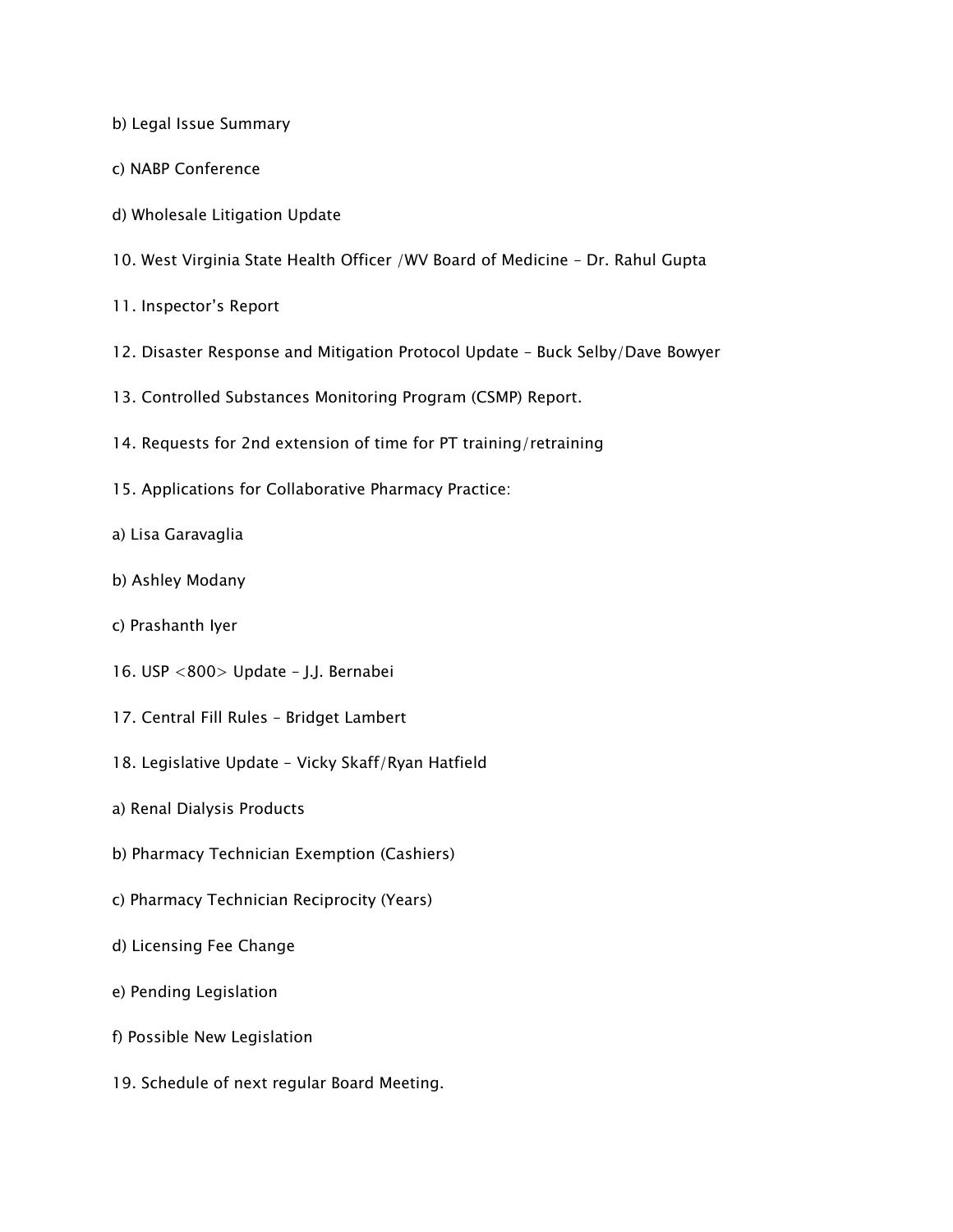20. Any announcements or information to be received.

Adjourn.

## AGENDA

Charleston, West Virginia

Wednesday, December 13, 2017

11:00 A.M., Board Conference Room.

- 1. Approval of September 17/18, 2017, Board Minutes.
- 2. CSMP Advisory Committee Appointment
- 3. Complaint Committee Disciplinary Recommendations
- 4. Personnel Matters
- 5. Requests for 2nd extension of time for PT training/retraining
- 6. Applications for Collaborative Pharmacy Practice:
- a) Lisa Garavaglia
- b) Ashley Modany
- c) Prashanth Iyer
- 7. Other Business
- 8. Any announcements or information to be received.